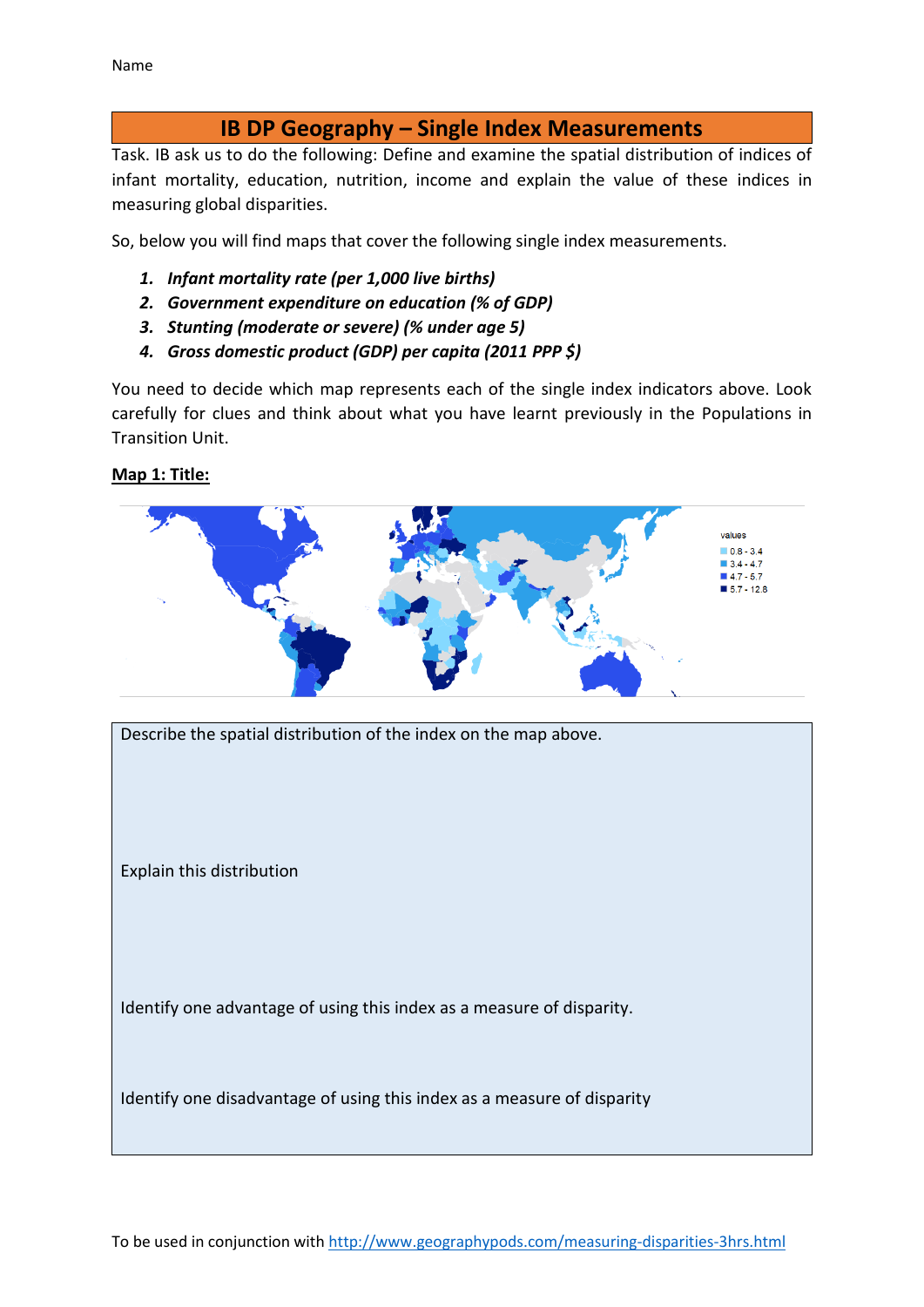## **Map 2 Title:**



| Describe the spatial distribution of the index on the map above.        |
|-------------------------------------------------------------------------|
| Explain this distribution                                               |
| Identify one advantage of using this index as a measure of disparity.   |
| Identify one disadvantage of using this index as a measure of disparity |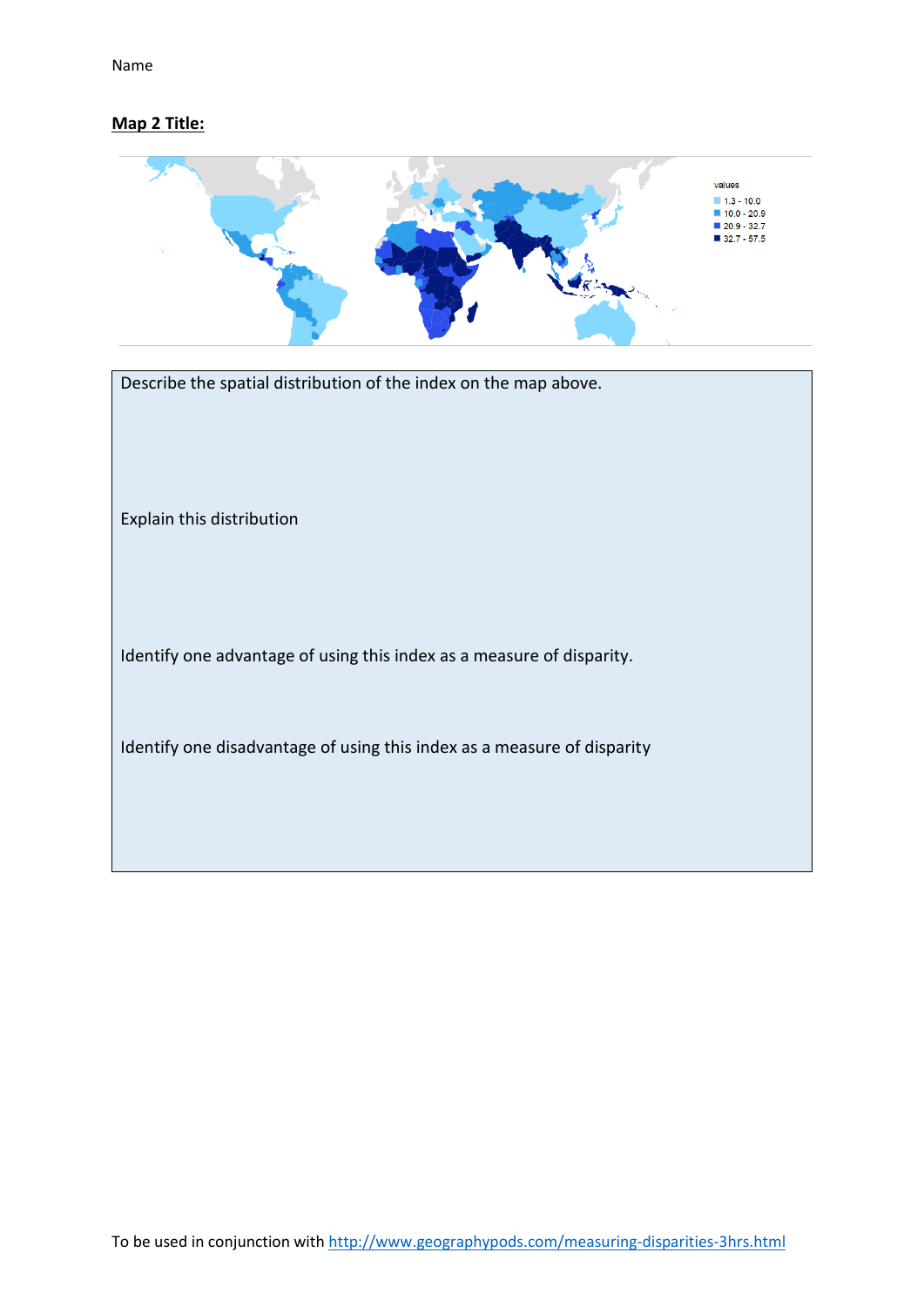## **Map 3 Title:**

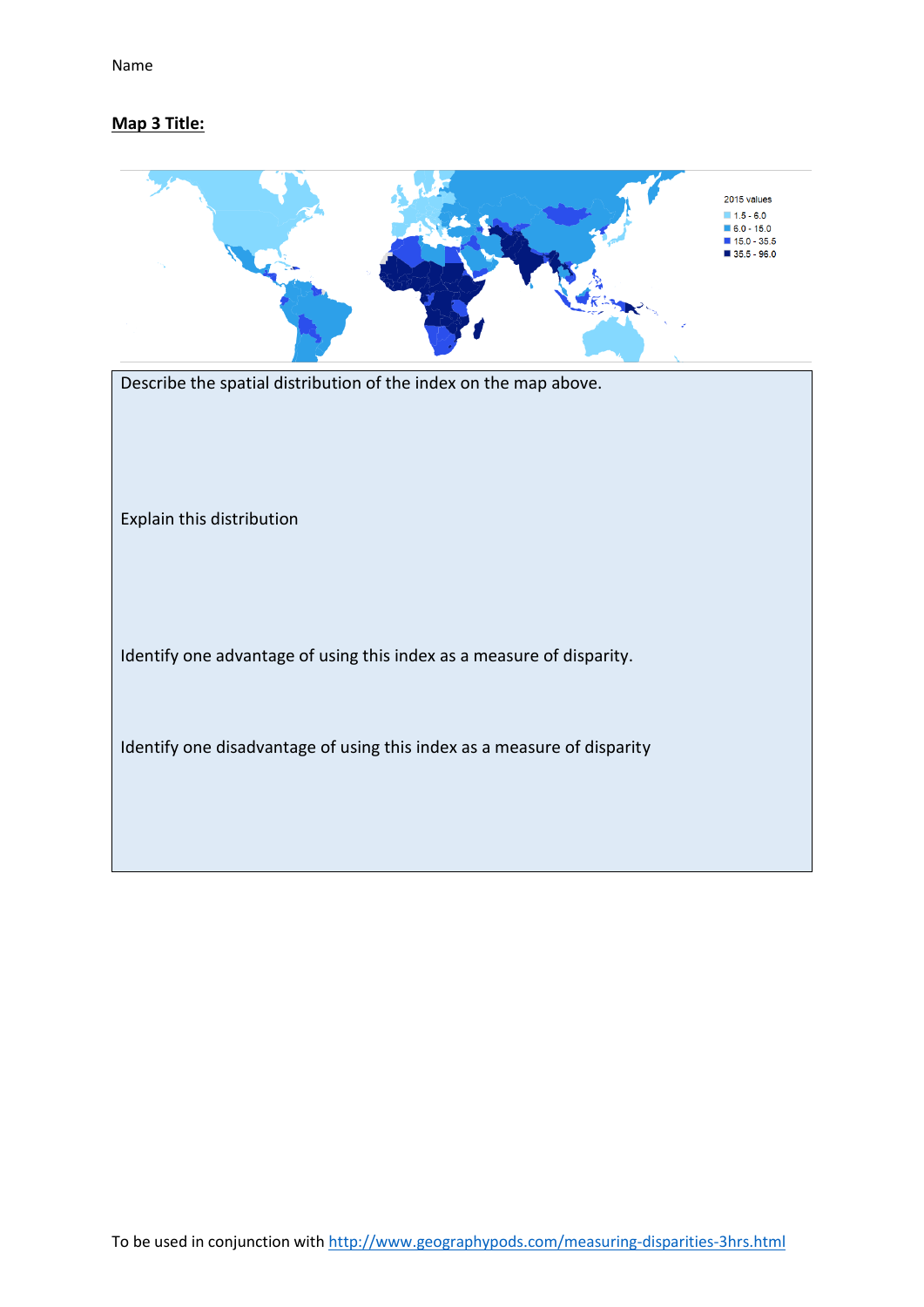Name

#### **Map 4 Title:**



Describe the spatial distribution of the index on the map above.

Explain this distribution

Identify one advantage of using this index as a measure of disparity.

Identify one disadvantage of using this index as a measure of disparity

|               | IMR / 1000 /yr | <b>Education % of</b><br>GDP | <b>Stunting %</b> | GDP PPP \$ |
|---------------|----------------|------------------------------|-------------------|------------|
| China         |                |                              |                   |            |
| <b>USA</b>    |                |                              |                   |            |
| Australia     |                |                              |                   |            |
| <b>Brazil</b> |                |                              |                   |            |
| Niger         |                |                              |                   |            |
| France        |                |                              |                   |            |

To be used in conjunction wit[h http://www.geographypods.com/measuring-disparities-3hrs.html](http://www.geographypods.com/measuring-disparities-3hrs.html)